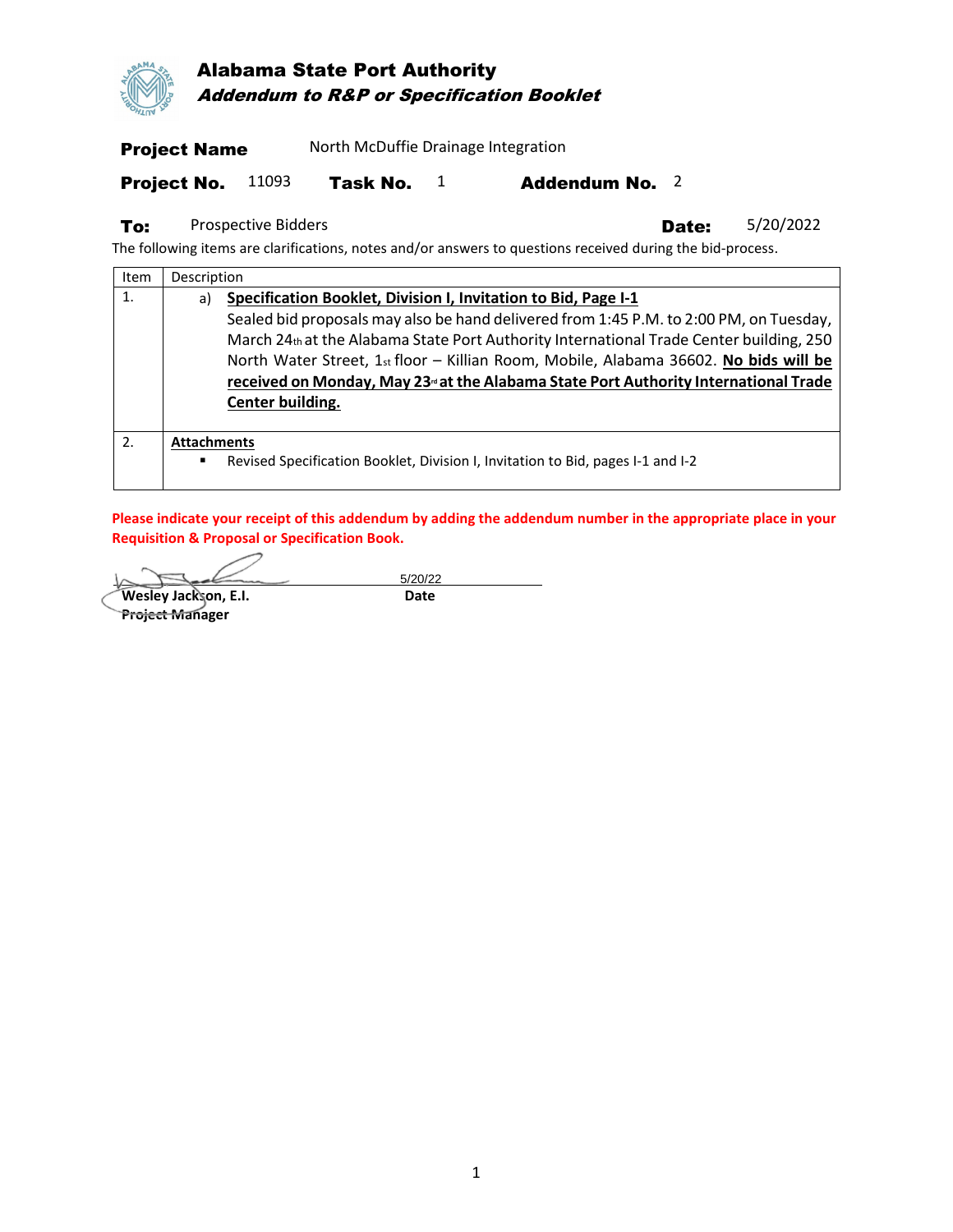

**Location** Mobile, Alabama **Project #**  $11093$  **Task #** 1 **April 2022** I-1 | Page

## INVITATION TO BID

Sealed bid proposals will be received via courier to the Alabama State Port Authority, 1400 Alabama State Docks Blvd, Room 216, Administration Building, Mobile, Alabama 36602 by 1:30 PM, on Monday, May 23<sup>rd</sup>. Sealed bid proposals may also be hand delivered from 1:45 P.M. to 2:00 PM, on Tuesday, March 24th at the Alabama State Port Authority International Trade Center building, 250 North Water Street, 1st floor – Killian Room, Mobile, Alabama 36602. **No bids will be received on Monday, May 23rd at the Alabama State Port Authority International Trade Center building.** Faxed or electronically submitted bids will not be accepted. The right is reserved, as the interest of the Alabama State Port Authority may require, to reject all bids through a Notice of Non-award or otherwise, and to waive informalities in bids received.

Bids will be opened publicly at 2:00 P.M., on Tuesday, May 24<sup>th</sup> at the Alabama State Port Authority International Trade Center building, 250 North Water Street, 1<sup>st</sup> floor - Killian Room, Mobile, Alabama 36602.

## **NORTH MCDUFFIE DRAINAGE INTEGRATION MOBILE, ALABAMA**

The work consists principally of providing bonds, labor, materials, equipment, and supervision necessary for the north McDuffie drainage integration project.

Specifications, proposal forms, bid and performance bond forms, and plans are on file in the office of the Engineering Services Department at the Alabama State Port Authority, Mobile, Alabama. You may contact Wesley Jackson via email for additional information at [wesley.jackson@alports.com.](mailto:wesley.jackson@alports.com) Complete Plans and Specification sets will be furnished to prospective bidders upon request.

A Pre-Bid Meeting is scheduled for Tuesday, May 10<sup>th</sup> at 10:00 A.M. at the McDuffie Terminal DMMA. All bidders are to meet at 1901 Ezra Trice Boulevard, Mobile, Alabama, 36603 [\(30°39'43.63"N 88° 2'7.26"W\)](https://goo.gl/maps/bwmsxy1WEzCXbCnD7). If you require an escort for the pre-bid meeting or have a technical request for information (RFI) please contact Wesley Jackson a[t wesley.jackson@alports.com.](mailto:wesley.jackson@alports.com) If an escort is desired, please provide a minimum 24-hour notice as to ensure adequate escort personnel are available. **Bidder attendance IS REQUIRED**. All bidders are encouraged to carefully examine the site of the proposed work and to thoroughly review the contract requirements prior to the submission of a bid proposal.

Each bidder shall satisfy oneself as to the character, quality, and quantities of work to be performed, and as to the requirements of the proposed contract. The submission of a proposal shall be proof that the bidding Contractor has made such examination and is satisfied as to the conditions to be encountered in performing the work and as to the requirements of the proposed Contract. All bidding Contractors must hold a current license from the State Licensing Board for General Contractors, Montgomery, Alabama with the classification being one or more of the following: H/RR: HEAVY AND RAILROAD, H/RR-S: INDUSTRIAL PROJECT, MU: MUNICIPAL AND UTILITY, MU-S: SEWER, MU-S: SEWER PROJECTS, MU-S: WATER PROJECTS